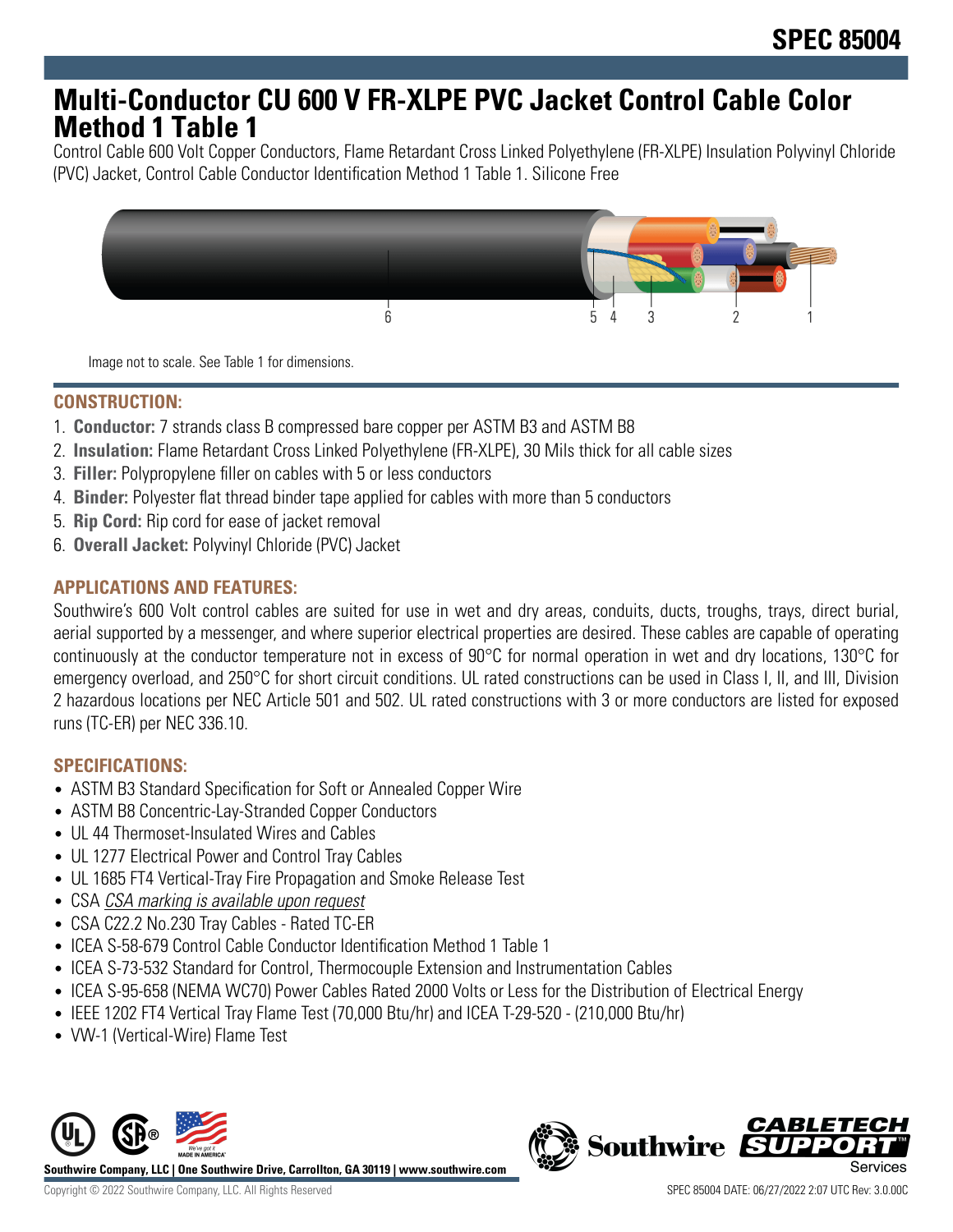#### **SAMPLE PRINT LEGEND:**

#### UL Listed

SOUTHWIRE E75755 {UL} XX AWG X/C FR-XLPE (XHHW-2) CDRS 90{D}C PVC JKT 600V TYPE TC-ER SUN. RES. DIRECT BURIAL YEAR {SEQUENTIAL FOOTAGE MARKS} SEQ FEET

#### CSA Listed

SOUTHWIRE #P 156205 CSA XX AWG X/C FR-XLPE CDRS 90C PVC JACKET, -40C, FT-4, SUN RES, DIR BUR, 600V {MM/DD/ YYYY} {SEQUENTIAL FOOTAGE MARKS} SEQ FEET

#### Non UL Listed

SOUTHWIRE XX AWG X/C FR-XLPE CDRS 90C PVC JACKET SUNLIGHT RESISTANT DIRECT BURIAL 600V {MM/DD/YYYY} {SEQUENTIAL FOOTAGE MARKS} SEQ FEET



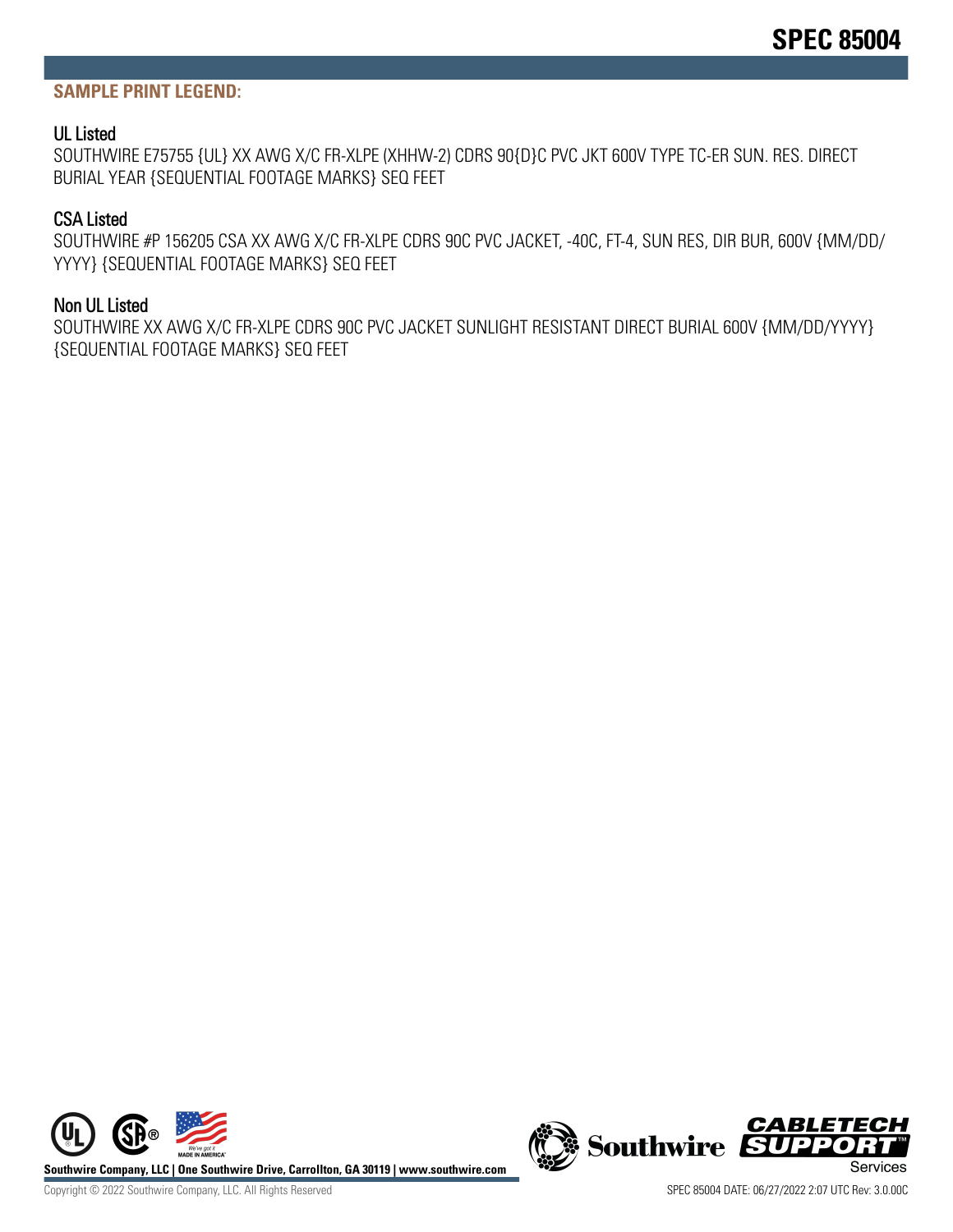## **Table 1 – Physical and Electrical Data**

| Stock Cond. Cond.<br>Number Size Number                                                                                                                                                |            |                     | <b>Diameter</b><br>Over<br>Cond. | Insul.   | <b>Thickness Thickness</b> |                |               | Weight Weight         | <b>DC</b><br>@ 25°C         | AC<br>Jacket Approx. Copper Approx. Resistance Resistance Bending<br>@ 90°C | Min<br>Radius | Ampacity<br>At $60^{\circ}$ C $*$ | Allowable Allowable Allowable<br>Ampacity<br>$75^{\circ}$ C * | Ampacity<br>$90^{\circ}$ C * |
|----------------------------------------------------------------------------------------------------------------------------------------------------------------------------------------|------------|---------------------|----------------------------------|----------|----------------------------|----------------|---------------|-----------------------|-----------------------------|-----------------------------------------------------------------------------|---------------|-----------------------------------|---------------------------------------------------------------|------------------------------|
|                                                                                                                                                                                        | <b>AWG</b> | No.                 | inch                             | mil      | mil                        | inch           | $\mathsf{lb}$ | Ib<br>/1000ft /1000ft | $\overline{\Omega}$ /1000ft | $\Omega$ /1000ft                                                            | inch          | Amp                               | Amp                                                           | Amp                          |
|                                                                                                                                                                                        |            |                     |                                  |          |                            |                |               | <b>18 AWG</b>         |                             |                                                                             |               |                                   |                                                               |                              |
| 620556                                                                                                                                                                                 | 18         | 4                   | 0.046                            | 25       | 45                         | 0.326          | 26            | 60                    | 6.54                        | 8.34                                                                        | 1.3           | 15                                | 15                                                            | 15                           |
| 14 AWG                                                                                                                                                                                 |            |                     |                                  |          |                            |                |               |                       |                             |                                                                             |               |                                   |                                                               |                              |
| TBA                                                                                                                                                                                    | 14         | 2                   | 0.070                            | 30       | 45                         | 0.349          | 26            | 68                    | 2.630                       | 3.288                                                                       | 1.4           | 15                                | 15                                                            | 15                           |
| 618791^                                                                                                                                                                                | 14         | 3                   | 0.070                            | 30       | 45                         | 0.378          | 38            | 92                    | 2.630                       | 3.288                                                                       | 1.5           | 15                                | 15                                                            | 15                           |
| TBA                                                                                                                                                                                    | 14         | 4                   | 0.070                            | 30       | 45                         | 0.403          | 51            | 109                   | 2.630                       | 3.288                                                                       | 1.6           | 14                                | 15                                                            | 15                           |
| <b>TBA</b>                                                                                                                                                                             | 14<br>14   | 5                   | 0.070                            | 30       | 45                         | 0.440          | 64<br>77      | 132                   | 2.630                       | 3.288                                                                       | 1.8           | 14                                | 15                                                            | 15                           |
| TBA<br>619481                                                                                                                                                                          | 14         | 6<br>$\overline{7}$ | 0.070<br>0.070                   | 30<br>30 | 45<br>45                   | 0.479<br>0.479 | 90            | 155<br>171            | 2.630<br>2.630              | 3.288<br>3.288                                                              | 1.9<br>1.9    | 14<br>12                          | 15<br>15                                                      | 15<br>15                     |
| TBA                                                                                                                                                                                    | 14         | 8                   | 0.070                            | 30       | 45                         | 0.519          | 102           | 195                   | 2.630                       | 3.288                                                                       | 2.1           | 12                                | 15                                                            | 15                           |
| 619483^                                                                                                                                                                                | 14         | 9                   | 0.070                            | 30       | 60                         | 0.588          | 115           | 236                   | 2.630                       | 3.288                                                                       | 2.4           | 12                                | 15                                                            | 15                           |
| TBA                                                                                                                                                                                    | 14         | 10                  | 0.070                            | 30       | 60                         | 0.638          | 128           | 266                   | 2.630                       | 3.288                                                                       | 2.6           | 9                                 | 11                                                            | 12                           |
| <b>TBA</b>                                                                                                                                                                             | 14         | 12                  | 0.070                            | 30       | 60                         | 0.659          | 154           | 303                   | 2.630                       | 3.288                                                                       | 2.6           | 9                                 | 11                                                            | 12                           |
| TBA                                                                                                                                                                                    | 14         | 15                  | 0.070                            | 30       | 60                         | 0.730          | 192           | 371                   | 2.630                       | 3.288                                                                       | 2.9           | 9                                 | 11                                                            | 12                           |
| <b>TBA</b>                                                                                                                                                                             | 14         | 19                  | 0.070                            | 30       | 60                         | 0.768          | 243           | 446                   | 2.630                       | 3.288                                                                       | 3.1           | $\boldsymbol{9}$                  | 11                                                            | 12                           |
| TBA                                                                                                                                                                                    | 14         | 20                  | 0.070                            | 30       | 60                         | 0.808          | 256           | 475                   | 2.630                       | 3.288                                                                       | 3.2           | 9                                 | 11                                                            | 12                           |
| <b>TBA</b>                                                                                                                                                                             | 14         | 25                  | 0.070                            | 30       | 80                         | 0.937          | 320           | 619                   | 2.630                       | 3.288                                                                       | 3.7           | $\, 8$                            | $9\,$                                                         | 11                           |
| TBA                                                                                                                                                                                    | 14         | 30                  | 0.070                            | 30       | 80                         | 0.991          | 384           | 719                   | 2.630                       | 3.288                                                                       | 4.0           | 8                                 | 9                                                             | 11                           |
| <b>TBA</b>                                                                                                                                                                             | 14         | 37                  | 0.070                            | 30       | 80                         | 1.067          | 474           | 862                   | 2.630                       | 3.288                                                                       | 5.3           | $\overline{7}$                    | 8                                                             | 10                           |
|                                                                                                                                                                                        |            |                     |                                  |          |                            |                |               | 12 AWG                |                             |                                                                             |               |                                   |                                                               |                              |
| 619487^                                                                                                                                                                                | 12         | 2                   | 0.087                            | 30       | 45                         | 0.392          | 41            | 87                    | 1.660                       | 2.075                                                                       | 1.5           | 20                                | 20                                                            | 20                           |
| 619488^                                                                                                                                                                                | 12         | 3                   | 0.087                            | 30       | 45                         | 0.408          | 61            | 118                   | 1.660                       | 2.075                                                                       | 1.6           | 20                                | 20                                                            | 20                           |
| 619489^                                                                                                                                                                                | 12         | 4                   | 0.087                            | 30       | 45                         | 0.445          | 81            | 148                   | 1.660                       | 2.075                                                                       | 1.8           | 16                                | 20                                                            | 20                           |
| TBA                                                                                                                                                                                    | 12         | 5                   | 0.087                            | 30       | 45                         | 0.487          | 102           | 181                   | 1.660                       | 2.075                                                                       | 1.9           | 16                                | 20                                                            | 20                           |
| <b>TBA</b>                                                                                                                                                                             | 12         | 6                   | 0.087                            | 30       | 45                         | 0.532          | 122           | 214                   | 1.660                       | 2.075                                                                       | 2.1           | 16                                | 20                                                            | 20                           |
| 619492                                                                                                                                                                                 | 12         | 7                   | 0.087                            | 30       | 45                         | 0.532          | 143           | 237                   | 1.660                       | 2.075                                                                       | 2.1           | 14                                | 17                                                            | 20                           |
| TBA                                                                                                                                                                                    | 12         | 8                   | 0.087                            | 30       | 60                         | 0.607          | 163           | 288                   | 1.660                       | 2.075                                                                       | 2.4           | 14                                | 17                                                            | 20                           |
| TBA                                                                                                                                                                                    | 12         | 9                   | 0.087                            | 30       | 60                         | 0.651          | 183           | 324                   | 1.660                       | 2.075                                                                       | 2.6           | 14                                | 17                                                            | 20                           |
| TBA                                                                                                                                                                                    | 12         | 10                  | 0.087                            | 30       | 60                         | 0.709          | 204           | 365                   | 1.660                       | 2.075                                                                       | 2.8           | 10                                | 12                                                            | 15                           |
| 604283^                                                                                                                                                                                | 12         | 12                  | 0.087                            | 30       | 60                         | 0.732          | 244           | 419                   | 1.660                       | 2.075                                                                       | 2.9           | 10                                | 12                                                            | 15                           |
| 620307                                                                                                                                                                                 | 12         | 12                  | 0.087                            | 30       | 60                         | 0.732          | 244           | 419                   | 1.660                       | 2.075                                                                       | 2.9           | 10                                | 12                                                            | 15                           |
| TBA                                                                                                                                                                                    | 12         | 15                  | 0.087                            | 30       | 60                         | 0.813          | 305           | 516                   | 1.660                       | 2.075                                                                       | 3.3           | 10                                | 12                                                            | 15                           |
| <b>TBA</b>                                                                                                                                                                             | 12         | 19                  | 0.087                            | 30       | 80                         | 0.896          | 387           | 657                   | 1.660                       | 2.075                                                                       | 3.6           | 10                                | 12                                                            | 15                           |
| TBA                                                                                                                                                                                    | 12         | 20                  | 0.087                            | 30       | 80                         | 0.942          | 407           | 699                   | 1.660                       | 2.075                                                                       | 3.8           | 10                                | 12                                                            | 15                           |
| <b>TBA</b>                                                                                                                                                                             | 12         | 25                  | 0.087                            | 30       | 80                         | 1.043          | 509           | 860                   | 1.660                       | 2.075                                                                       | 5.2           | $\boldsymbol{9}$                  | 11                                                            | 13                           |
| TBA                                                                                                                                                                                    | 12         | 30                  | 0.087                            | 30       | 80                         | 1.104          | 611           | 1005                  | 1.660                       | 2.075                                                                       | 5.5           | 9                                 | 11                                                            | 13                           |
| TBA                                                                                                                                                                                    | 12         | 37                  | 0.087                            | 30       | 80                         | 1.191          | 753           | 1211                  | 1.660                       | 2.075                                                                       | 6.0           | 8                                 | 10                                                            | 12                           |
| 620306                                                                                                                                                                                 | 12         | $\overline{2}$      | 0.087                            | 30       | 45                         | 392.4          | 41            | 112                   | 1.660                       | 2.075                                                                       | 1.5           | 20                                | 20                                                            | 20                           |
| 10 AWG                                                                                                                                                                                 |            |                     |                                  |          |                            |                |               |                       |                             |                                                                             |               |                                   |                                                               |                              |
| 604018                                                                                                                                                                                 | 10         | 2                   | 0.111                            | $30\,$   | 45                         | 0.436          | 65            | 120                   | 1.040                       | 1.300                                                                       | 1.7           | 30                                | 35                                                            | 40                           |
| <b>CABLETECH</b><br>Southwire SUPPORT<br>We've got it<br><b>MADE IN AMERICA®</b><br>Services<br>Southwire Company, LLC   One Southwire Drive, Carrollton, GA 30119   www.southwire.com |            |                     |                                  |          |                            |                |               |                       |                             |                                                                             |               |                                   |                                                               |                              |